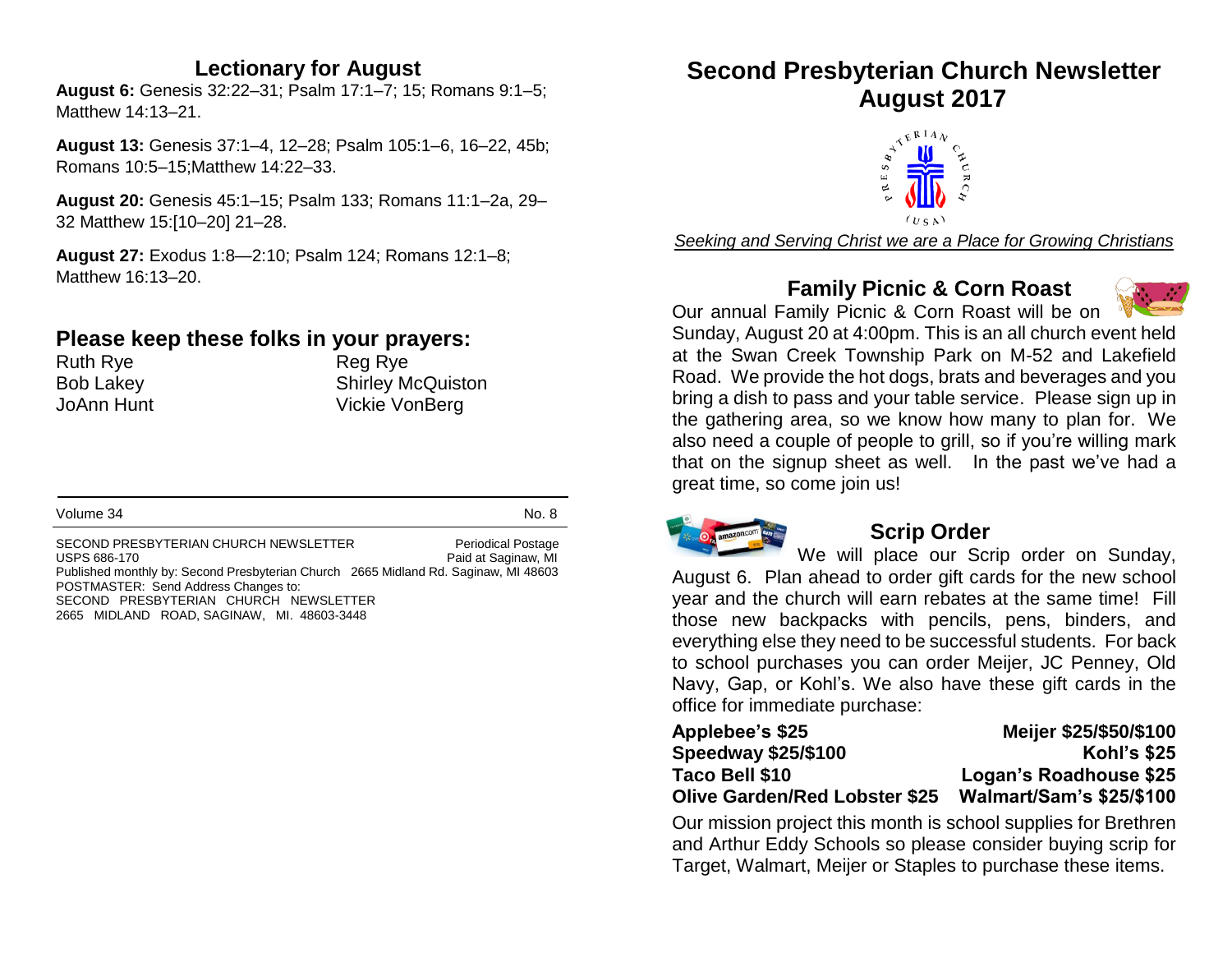

#### **PYG Canoe Trip**

On Thursday, August 3, we will be going to Grayling to canoe down the Au Sable River! We are leaving at 8:00am and the cost is \$15.00. Be sure to sing up in the gathering area. Please bring a sack/cold lunch and a water bottle, and we will provide a cooler. We are looking forward to a fun (and wet) trip down the river! Anyone entering  $6<sup>th</sup>$ grade through 12<sup>th</sup> grade is welcome to join us! Friends are always welcome!

## **Tri-City Wood Carvers Show**



Come enjoy the Tri-City Wood Carvers Show and Art Sale here on Saturday, August 26, from

10:00am to 4:00pm. This event showcases some major woodcarving talent from near and far. Some folks from our congregation are members of the club also. There are carvings and art for sale, a carving competition, door prizes and much more! Come to see the incredible talent and also to get an early start on your Christmas gifts.

## **Bake Sale**



The women of the church will hold a bake sale during the Tri-City Woodcarver's show on August 26. We are in need of all the talented bakers to make the sale a success! You can contribute your baked goods or help with set up, selling and/or cleanup. If you would like more information, please call Karen Schadel at 799-3062 or Ruth Anderson at 792-0372.



## **White Elephant Sale**

Clean out your garages and closets this summer and keep in mind we'll have our annual White Elephant Sale on Saturday, September 29. Don't bring your items yet, but keep the date in mind!

## **August Signup Sheets**



Sign up in the gathering area to be a liturgist, greeter or usher for the month of August. Please see where you can help out on these last few Sundays of summer.

## **Gifts Given to the Church**

Second Presbyterian Church has been the fortunate beneficiary of a generous gift. We have GIFTS been given two spaces/crypts at Oakwood Church Mausoleum in a highly desirable area of the mausoleum. These include the opening and closing costs and lettering of the crypts. We are letting our congregation members have the first opportunity to purchase them. If you are interested, please stop into the office for more details.



#### **Faithful Giving Over the Summer**

Even though you may be on vacation this summer, the church is still doing missions, ministry, and programs. Regular giving over the summer months tends to decrease, but your church is better able to operate with consistent giving by the congregation. You might consider doing what many have already done - set up automatic payments to SPC with your bank or financial institution. You can use Bill Pay or any auto pay system that your bank has to submit your offerings to Second Presbyterian Church. Check with your bank for details on how to set up an automatic payments. We really appreciate your ongoing support for programs here.

## **Our prayers and sympathy go to:**

- Ginny Rusch at the death of her husband, Bob.
- The family of Dick Hausler.
- The family of Warda Compton.
- Rich and Ginger Rorrer at the death of Rich's father, Dick Rorrer.



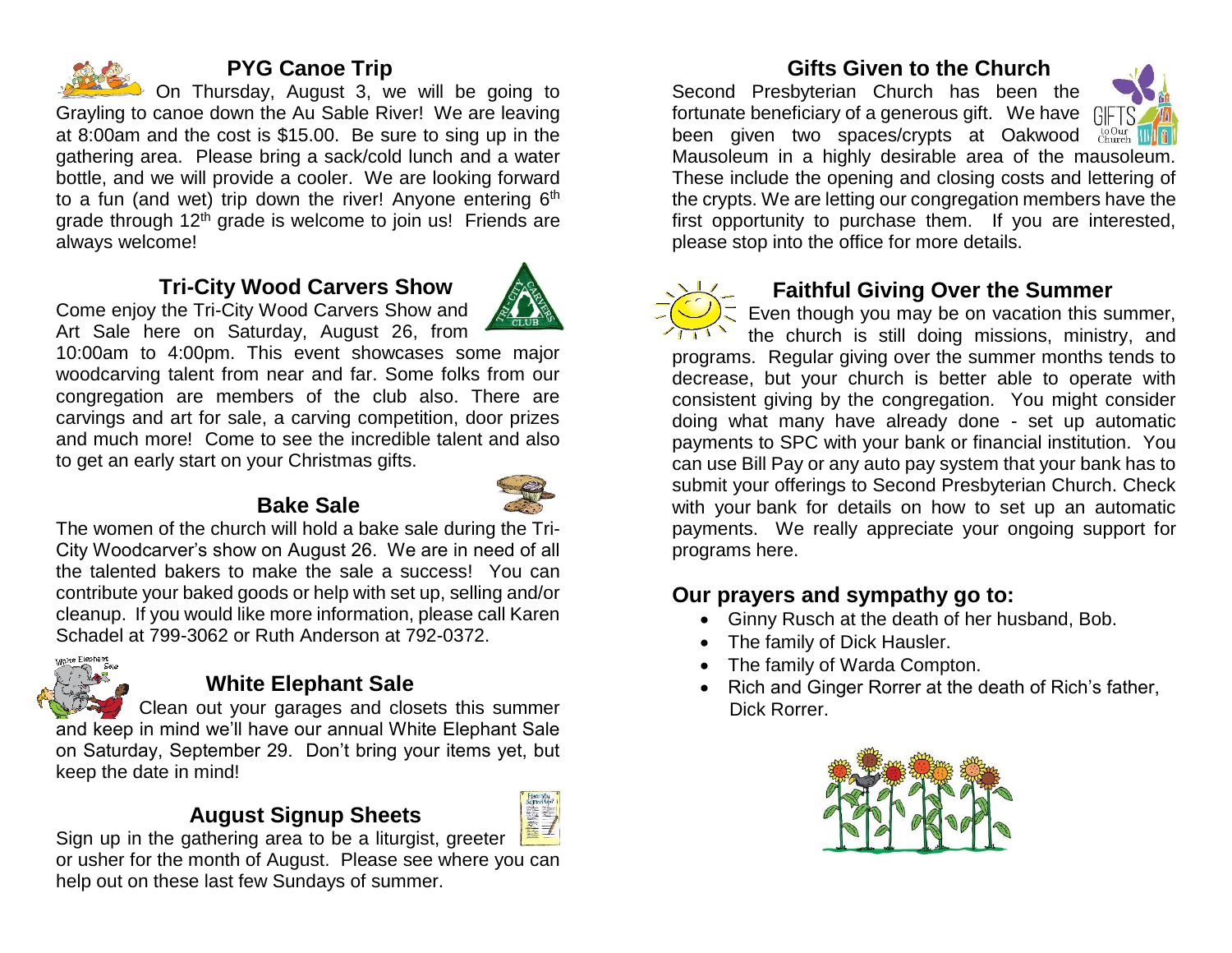## Mission highlights **"Go also the second mile" Matthew 5:41**

Second mile giving is an opportunity to contribute to a mission of the church in a specific way. Every month we have opportunities to provide assistance to a variety of missions.

This month the Mission focus is **School Supplies** for Brethren and Arthur Eddy schools. Any backpacks or school supplies that we can provide will go a long way. Besides backpacks they need notebooks, pencils, lined paper, construction paper, rulers, scissors, erasers, markers and pens. This is a wonderful opportunity as a church family to step forward and help our extended community. When you bring your school supply items, please put them on the table in the main hallway. İ

*Don't forget that you can also order Scrip to use at Target, Staples, Walmart or Meijer for these supplies.*



#### **Mission Updates**

In the past few months, we've delivered about 25 boxes of food to the **First Presbyterian Church** 

**Food Pantry** along with over \$100 in cash donations. 25 boxes of food is an impressive delivery to the Pantry and the cash donations allow the Pantry to fill in with items that they need the most. Thank you to all who donated!

Our **One Great Hour of Sharing** donations this year totaled \$2,422! Your gifts support the ministries of disaster response, refugee assistance, resettlement, and community development.

Our **Pentecost** donations this year totaled \$863. 40% of the Pentecost Offering stays with our church to use for at-risk children in our community. The remaining 60% is used to support ministries of the Presbyterian Mission Agency for [Young Adult Volunteers,](http://www.presbyterianmission.org/ministries/yav/) [Ministries for Youth](http://www.presbyterianmission.org/ministries/youthministry/) and [Children-at-](http://www.presbyterianmission.org/ministries/child/)[Risk](http://www.presbyterianmission.org/ministries/child/) Programs.



## **Kick-off Sunday**

Please put Sunday, September 10 on your calendar for "Kick-off" Sunday. Children will be doing a variety of "mini-workshops" about Creation and will experience all the wonders of God's creation on that day. This is always a fun day for all!



#### **Sunday School Workshops**

**EXECUTE:** Sunday school will be starting up next month, so **Example 1** it's time to sign up to be a workshop leader for our 2017-2018 Sunday school year! Our theme this year is, "A Witness to God's Presence". It starts with Genesis and ends with the Church. The Bible is full of characters that witness the very existence of God in their lives and pass that experience on to future generations. The acknowledgement that God exists and is present in our lives is a primary cornerstone of our faith. To know, feel, sense and experience God in our own personal and corporate lives is a continuing witness to that existence. We are called to share that witness. Some of the exciting units we will be exploring this year are Creation, Plagues and Passover, The Incarnation, Feeding the 5000, the Lord's Prayer, Walk to Emmaus and Paul on the Road. There is a signup board in the Sunday school hallway. Please check to see where you can best serve!

#### **In Appreciation**

Thank  $-yoy =$ 

We so appreciate the many things that our church friends did for us during Bob's long battle. Thank you for the prayers, the get well cards, sympathy cards, memorials, and the prayer shawl made by Busy Hands. We wish to thank Jim for his visits to the hospital and for officiating at Bob's service, for Laurel's music and for those who prepared and served food for the lovely luncheon. We cannot express enough the love we felt during this sad time. There is an old German proverb, "Those who live in the Lord never see each other for the last time." We believe this. The family of Bob Rusch